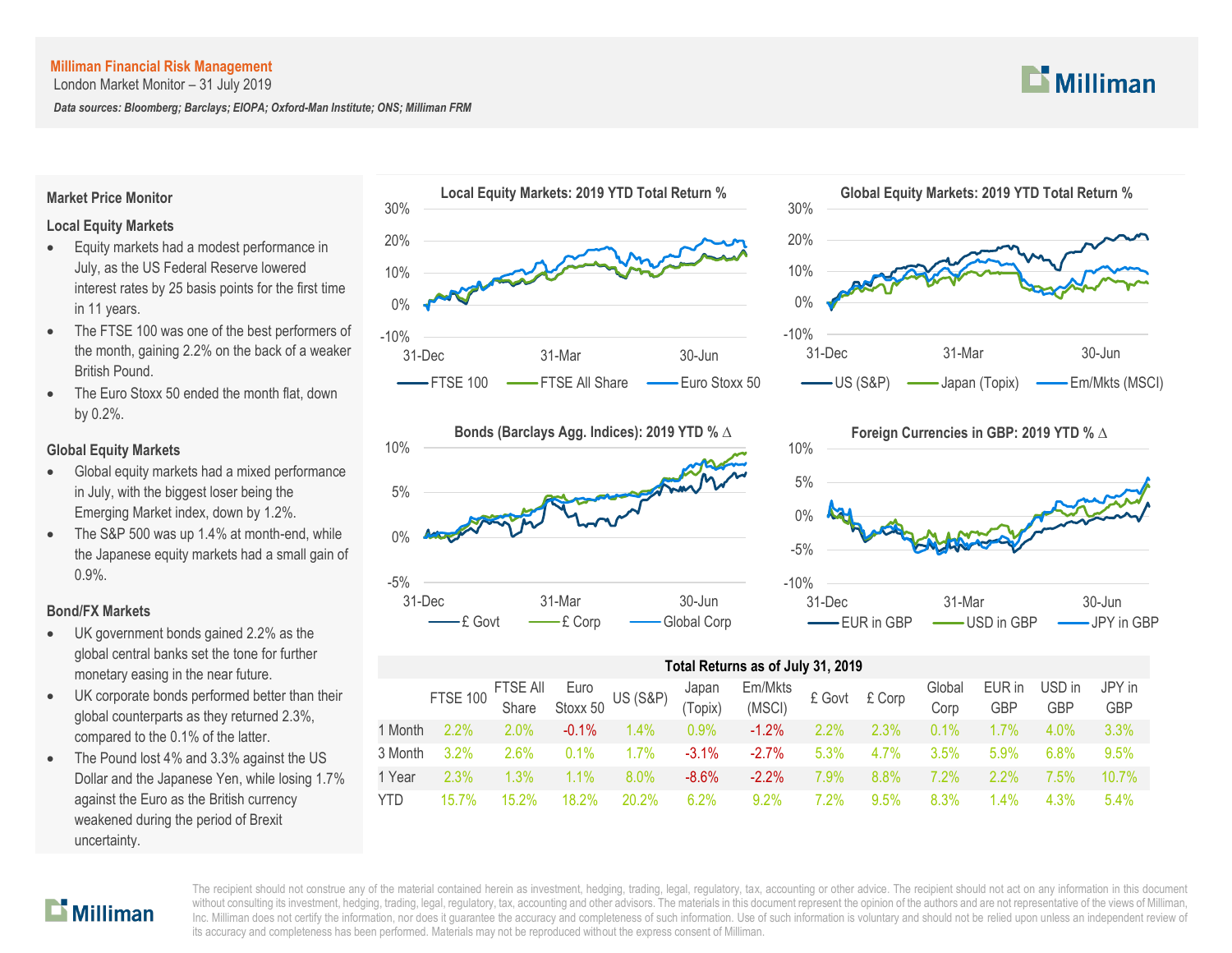London Market Monitor – 31 July 2019

*Data sources: Bloomberg; Barclays; EIOPA; Oxford-Man Institute; ONS; Milliman FRM*

# **Solvency II Monitor - Rates**

#### **Risk Free Rates**

- As bond prices continued their rise. risk free rates decreased at all terms yet again.
- The 5-year GBP Solvency II risk-free rates declined by 23 basis while the 10 and 20-year decreased by 21 and 18 basis points respectively.
- European swap rates made historical record lows in July as short to medium-term rates moved more into negative territory.
- European 20-year rates had a 20 basis point decrease while the 10 and 30 year terms saw a decrease of 17 and 13 basis points, respectively.

#### **Credit Risk Adjustment**

 GBP and EUR CRAs remained unchanged at 11 and 10 basis points respectively.





| Change in GBP Discount and CRA (bps) | <b>Change in EUR Discount and CRA (bps)</b> |       |       |       |       |            |               |     |       |        |        |       |    |
|--------------------------------------|---------------------------------------------|-------|-------|-------|-------|------------|---------------|-----|-------|--------|--------|-------|----|
|                                      | 1Y                                          | Y5    | Y10.  | Y20   | Y30   | <b>CRA</b> |               | 1Y  | Y5    | Y10    | Y20    | Y30   | CR |
| Since Q2 2019                        | $-12$                                       | $-23$ | -21   | -18   | $-17$ | 0          | Since Q2 2019 | -6  | $-11$ | -17    | $-20$  | $-13$ | 0  |
| Since Q1 2019                        | $-21$                                       | $-38$ | $-37$ | $-32$ | -29   | 0          | Since Q1 2019 | -19 | $-36$ | $-47$  | $-55$  | $-39$ | 0  |
| Since Q4 2018                        | $-35$                                       | -64   | -61   | -53   | -48   |            | Since Q4 2018 | -19 | $-54$ | -82    | -91    | $-71$ | Ω  |
| Since Q3 2018                        | $-27$                                       | -79   | -84   | -76   | -69   |            | Since Q3 2018 | -18 | -74   | $-100$ | $-106$ | -83   | 0  |





|     | ge in GBP Discount and CRA (bps) |                 |       |       |            | <b>Change in EUR Discount and CRA (bps)</b> |       |       |        |        |     |            |  |
|-----|----------------------------------|-----------------|-------|-------|------------|---------------------------------------------|-------|-------|--------|--------|-----|------------|--|
| 1Y  | Y5                               | Y <sub>10</sub> | Y20   | Y30   | <b>CRA</b> |                                             | 1Y    | Y5    | Y10    | Y20    | Y30 | <b>CRA</b> |  |
| -12 | -23                              | -21             | -18   | $-17$ |            | Since Q2 2019                               | -6    | -11   | $-17$  | $-20$  | -13 | $\Omega$   |  |
| -21 | $-38$                            | $-37$           | $-32$ | $-29$ | 0          | Since Q1 2019                               | -19   | -36   | -47    | -55    | -39 | $\Omega$   |  |
| -35 | -64                              | -61             | -53   | -48   |            | Since Q4 2018                               | $-19$ | $-54$ | -82    | -91    | -71 | $\Omega$   |  |
| -27 | -79                              | -84             | -76   | -69   |            | Since Q3 2018                               | -18   | -74   | $-100$ | $-106$ | -83 |            |  |

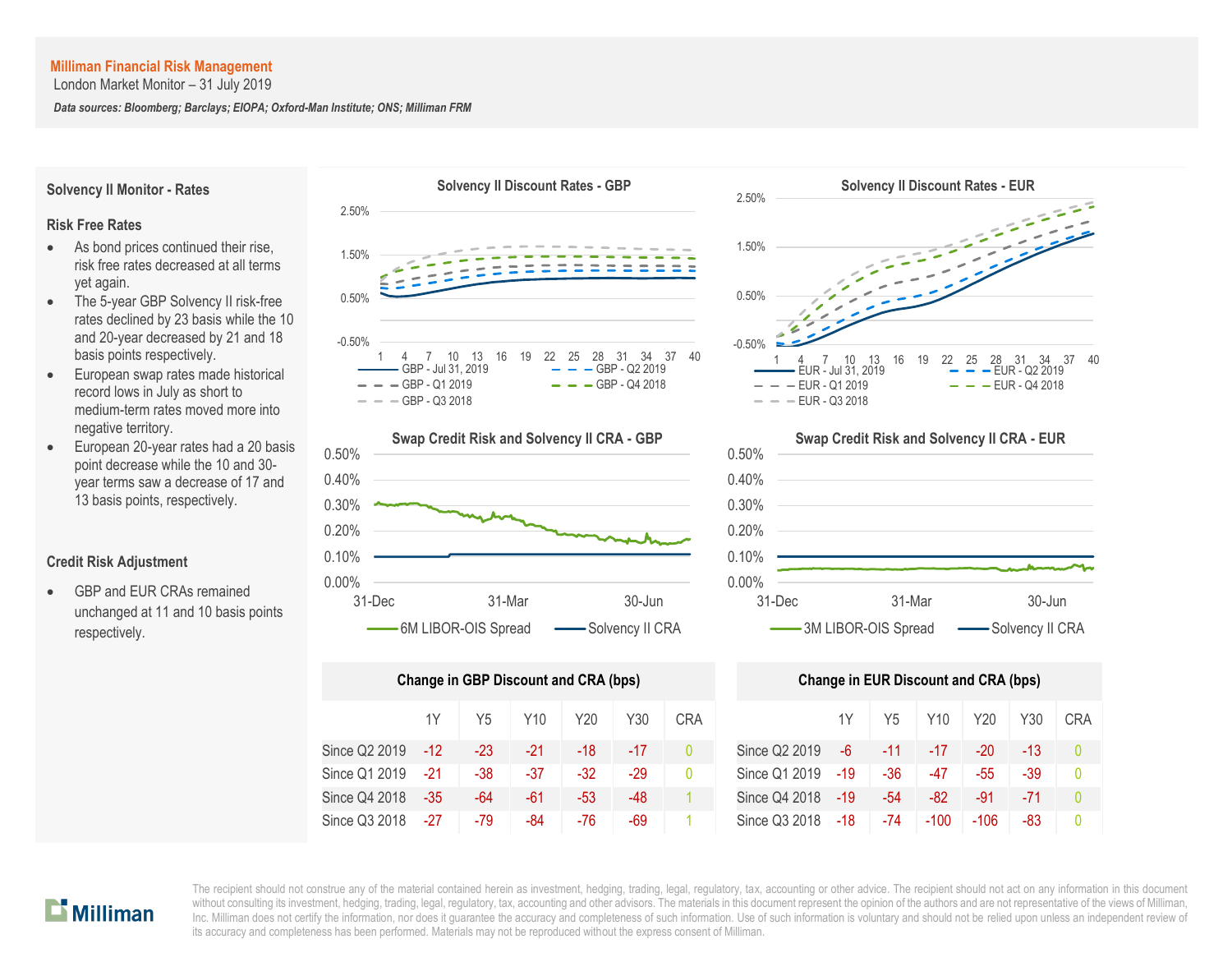London Market Monitor – 31 July 2019

*Data sources: Bloomberg; Barclays; EIOPA; Oxford-Man Institute; ONS; Milliman FRM*

#### **Solvency II Monitor - Spreads**

#### **Fundamental Spreads**

- The fundamental spread data shown is for the end of June.
- There were no material changes since the last report.





The **Solvency II risk-free discount rates** are based on applying the Smith-Wilson Extrapolation to LIBOR swap rates sourced from Bloomberg (current curve is for 31/07/19) and applying the Credit Risk Adjustment as defined in the Technical Specs.

The **Credit Risk Adjustment** is a component of the risk-free discount curve defined by EIOPA. It is calculated from actual experience in the 'LIBOR-OIS' spread (3 months for EUR, 6 months for GBP), and is bounded between 0.10 and 0.35. We show actual LIBOR-OIS spread levels and the defined CRA, for both GBP and EUR.

**EIOPA fundamental spreads** show the credit spread corresponding to the risk of default or downgrading of an asset. This is shown here across financial and nonfinancial assets, credit quality steps 0-3 and durations of 1-30 years. The data is provided by EIOPA and as of 30/06/19. **Fundamental spread** = maximum (probability of default + cost of downgrade; 35% of long-term average spread). In the tables we show the '**before floor'** measure = probability of default + cost of downgrade.

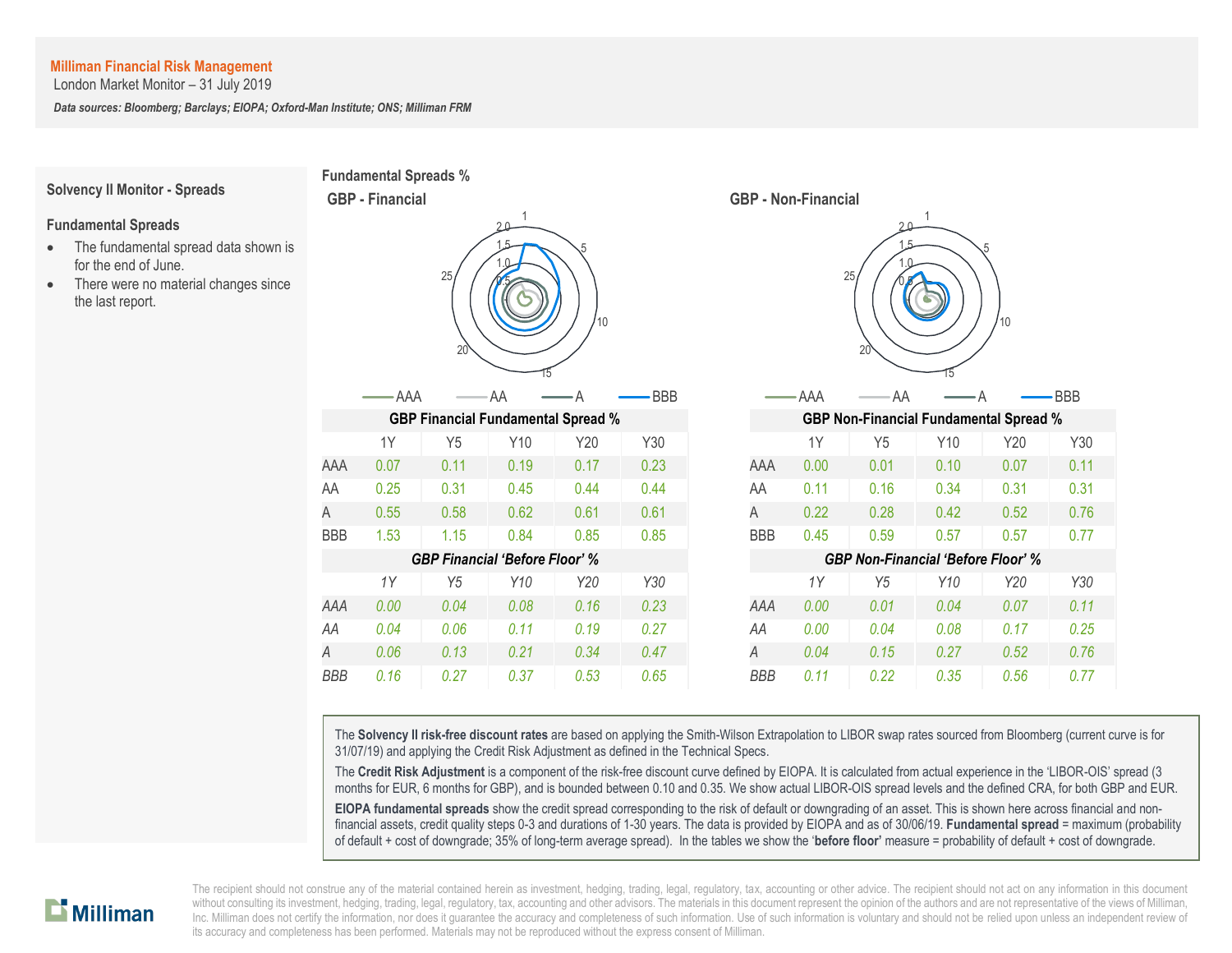London Market Monitor – 31 July 2019

*Data sources: Bloomberg; Barclays; EIOPA; Oxford-Man Institute; ONS; Milliman FRM*

#### **UK Inflation Monitor**

- The UK CPI inflation remained unchanged at 2% in June, while the RPI saw a 10 basis point decrease to 2.9%.
- According to the ONS:*"The largest downward contributions came from motor fuels, accommodation services and electricity, gas and other fuels. The largest offsetting upward contributions came from clothing and food"*
- Average earnings increased by 30 basis points in May, with the headline figure now at 3.4%.
- Short-term projected RPI increased in the derivatives market, while there were no real material changes to the rest of the curve.
- There were no updates to the GDP figure this month.

## **House of Lords' Report**

There are no updates since the last report.



2.8%

3.4%

Historical year-on-year inflation rate is assessed by the % change on:

- **Consumer Price Index (CPI)** measuring the monthly price of a basket of consumer goods and services
- Retail Price Index (RPI) similar to CPI, but the main difference due the addition of mortgage payments, council tax and other housing costs
- A **Average Earnings** measuring the average total weekly employee remuneration over the previous 3 months.

Projection year-on-year inflation rate is the forward rate calculated from market data:

- **Derivatives Market View** constructed from zero coupon inflation par swap rates against the RPI index at various tenors
- **Bond Market View** constructed from the difference between the nominal rates implied by the conventional gilts and the real rates implied by the index-linked (RPI) gilts.

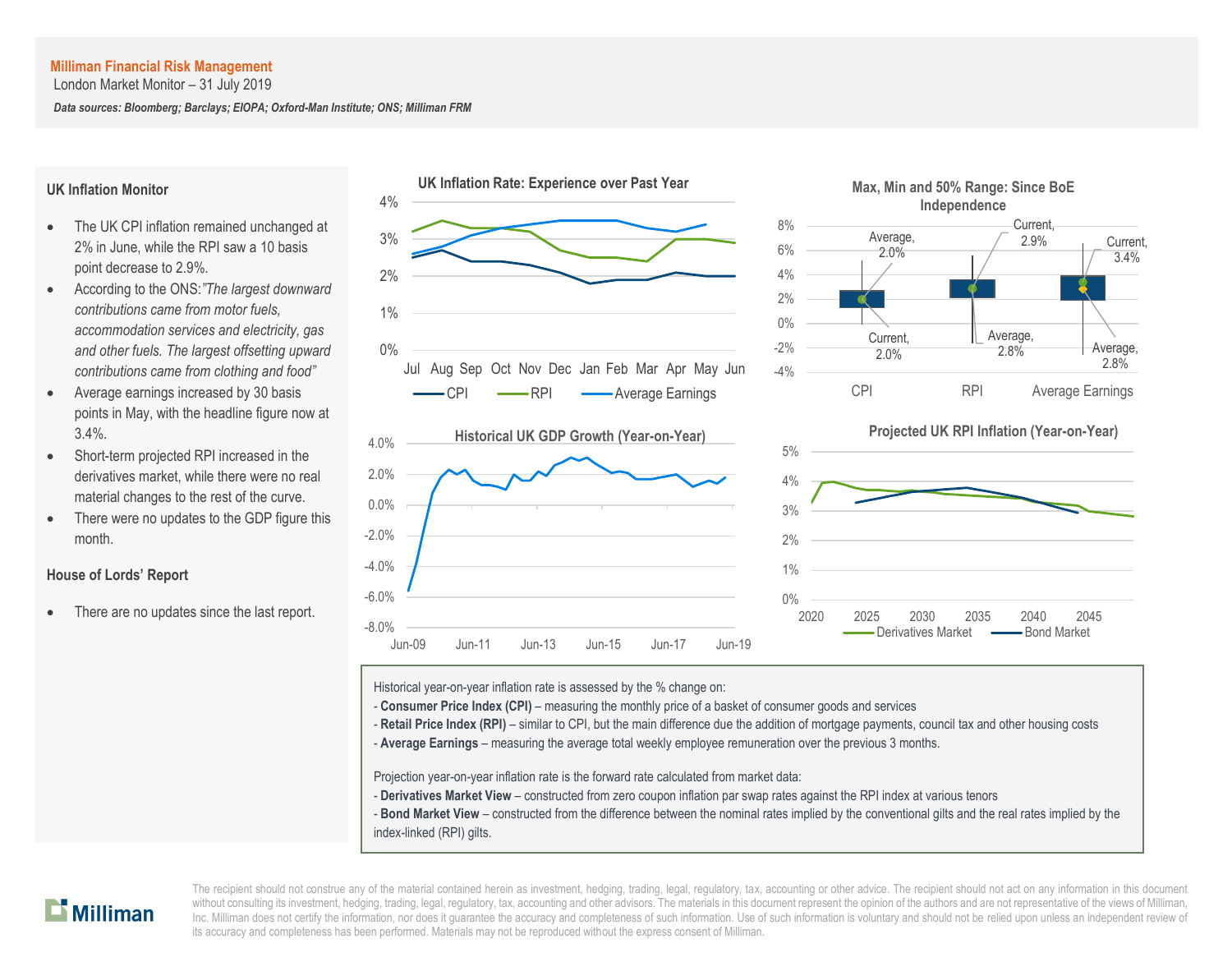London Market Monitor – 31 July 2019

*Data sources: Bloomberg; Barclays; EIOPA; Oxford-Man Institute; ONS; Milliman FRM*

#### **Volatility and Hedging Cost Monitor**

- Volatility remained under 10% amongst the developed economies for most of July.
- The FTSE 100 and The Euro Stoxx 50 realised volatilities spiked above 10% on the last day of month, while the S&P 500s realised volatility stood at 7.3% at month-end.
- Volatility risk premiums for UK, EU and US equities also spiked on the last day of the month as they stood at 1.6%, 2.1% and 4.4% respectively, on the back of increasing trade tensions and the US Federal Reserve signalling that further monetary easing may not be required as some investors may have speculated.



**Actual realised equity volatility** is measured by the weighted standard deviation of 1 month daily index change. The Exponentially Weighted Moving Average (EWMA) methodology places more importance to the recent returns in the calculation of the volatility.

**Volatility Risk Premium** is estimated as the difference between 30-day implied volatility and projected realised volatility (on data from the Oxford-Man Institute). This reflects the additional cost of hedging from purchasing a basket of options, in comparison to managing a dynamic delta hedge with futures (ignoring rolling transaction costs).

**Expected realised volatility** is an intermediate result from th[e Milliman Guarantee Index](http://uk.milliman.com/Solutions/Products/The-Milliman-Guarantee-Index-and-Milliman-Hedge-Cost-Index/)™ (MGI), which provides volatility parameters for variable annuity guarantee (VA) valuation and risk management. The levels shown are on an expected basis, and do not reflect any risk adjustment.